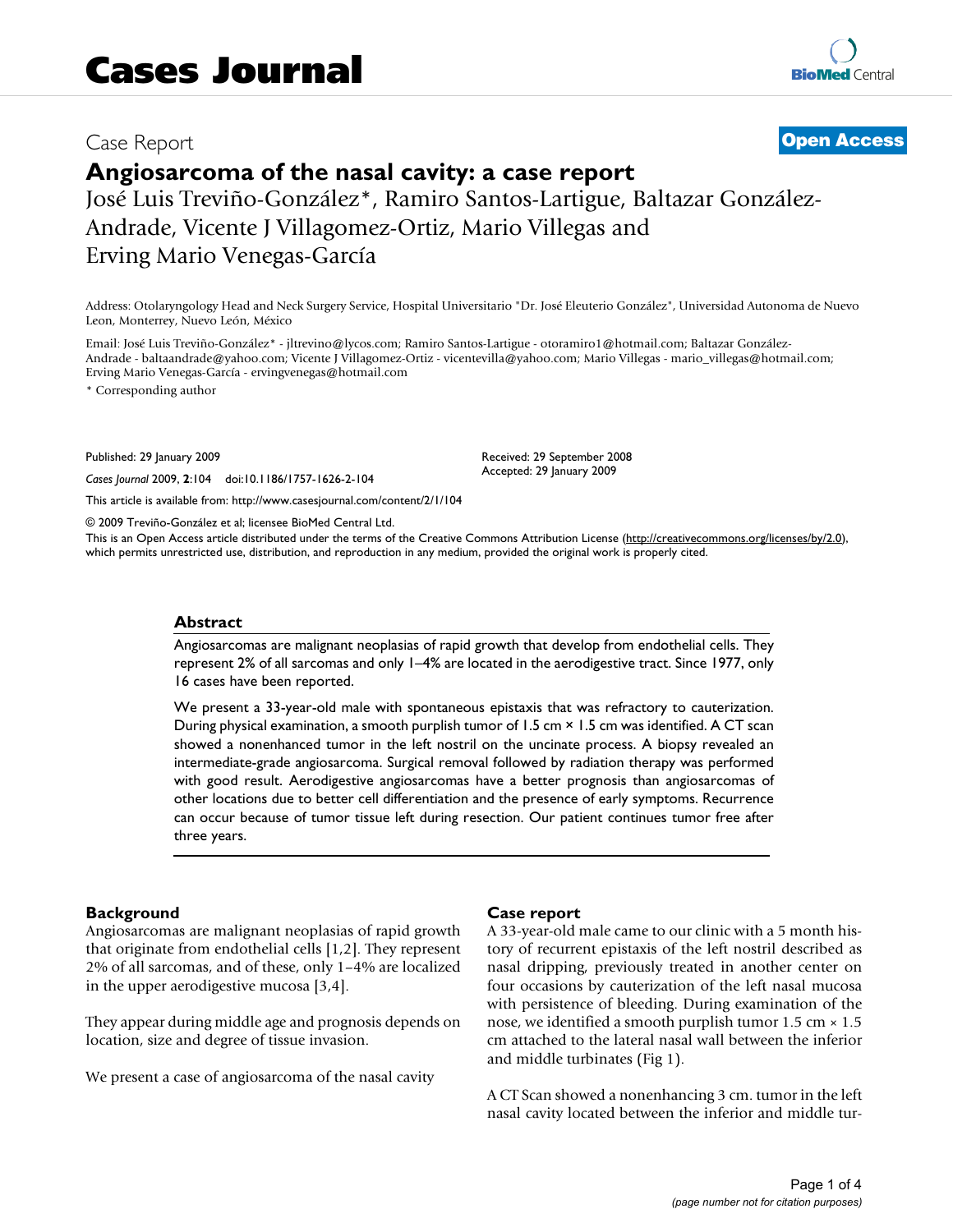

**Figure 1 Nasal endoscopy that shows a tumor in the left nasal wall**.



Figure 3 **Image that corresponds to a vascular neoplasia, composed of multiple blood vessels surrounded by endothelial cells with atypical nuclei**.

binates at the level of the uncinate process with medial maxillary wall erosion (Fig 2).

Resection with maxillary antrostomy, ethmoidectomy, frontal and ipsilateral sphenoidotomy was performed. Free margins were reported on the surgical specimen. Thirty radiation cycles were applied until a total dose of 55 Gy was achieved.

Microscopic review of the specimen revealed a vascular neoplasia with multiple vessels comprised of endothelial cells with prominent nuclei and atypia (Fig 3). Elongated fusiform nucleus cells with atypia were also observed between the vascular areas (Fig 4). The final diagnosis was an intermediate-grade angiosarcoma.



Figure 2 **CT Scan, of paranasal sinus, that shows the tumor in the left nasal cavity**.

The patient continues symptom-free and with no evidence of local or distant metastasis 3 years after initial treatment (Fig 5).

# **Discussion**

Upper aerodigestive angiosarcoma is a very rare tumor; only 16 cases have been reported since 1977 (Table 1). Of these, six were located in the paranasal sinuses and four in the nasal cavity. Salomon [5]. from the MD Anderson Cancer Center in Houston reported that angiosarcoma corresponds to 1% of all sarcomas.



Figure 4 **On the solid areas of the tumor we observed elongated atypical cells with fusiform nuclei between vascular areas**.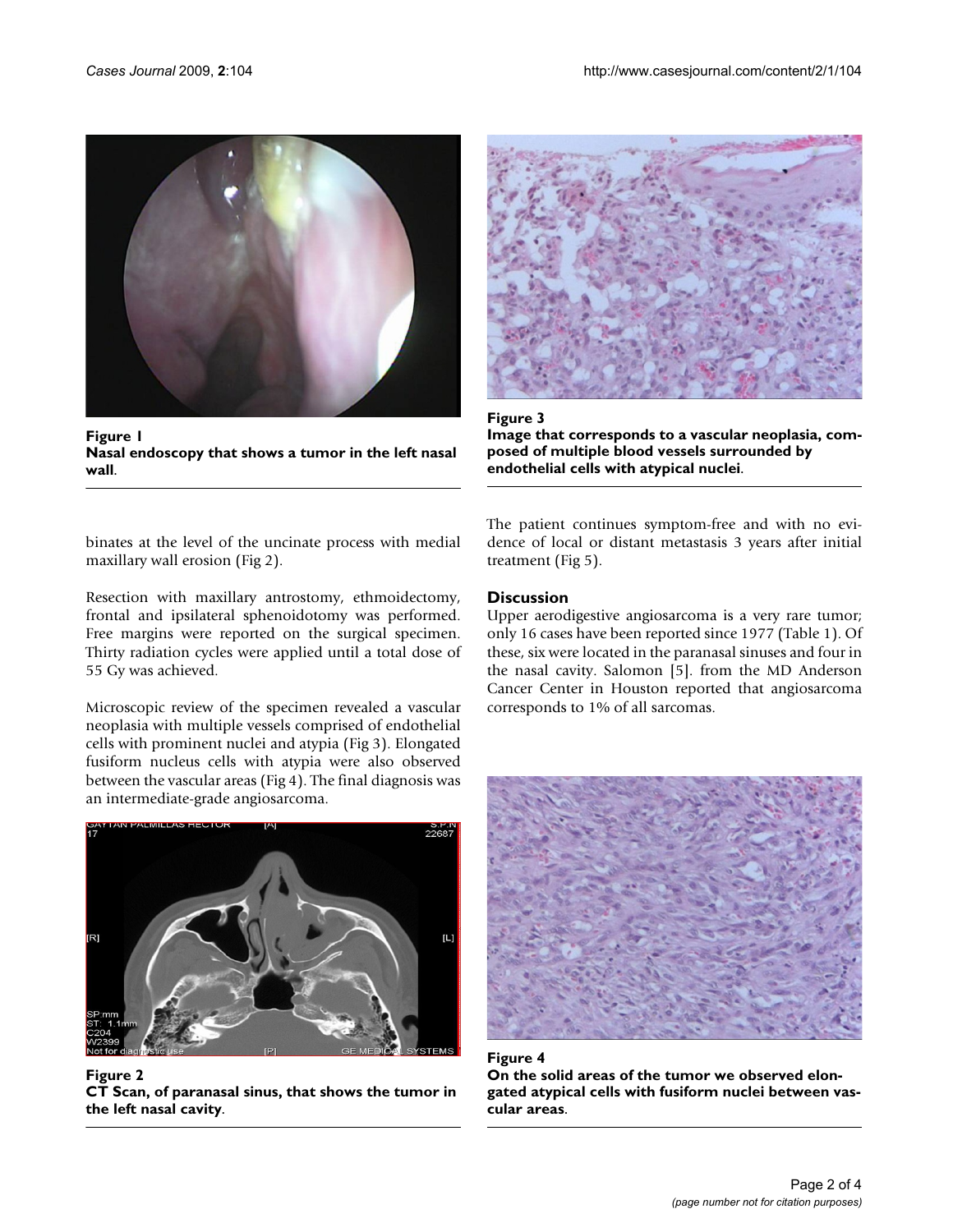

**Figure 5 3 years postoperative CT Scan showing nasal cavity with no presence of tumor**.

We did not find any accurate report of angiosarcoma in the nasal cavity after a review of the literature.

Nasal obstruction, malar edema and recurrent epistaxis are usually present at an early phase of the disease. The period of time for the presence of symptoms of angiosarcomas of the head and neck is short, usually one month [6]. This contrasts with angiosarcomas of the nasal cavity and paranasal sinus which is usually 7.1 months [7]. Our patient presented with a 5 month history of these symptoms.

Etiology is unknown and has been associated to certain risk factors such as chronic lymphedema, radiotherapy, vinyl chloride exposure, trauma and telangiectatic skin lesions [8,9]

The histology of aerodigestive angiosarcomas is similar to that of angiosarcomas at other locations. It is characterized by multiple vascular anastomosis, sometimes having solid necrotic or hemorrhagic areas, particularly in highgrade tumors. The neoplastic vessels present atypical endothelium with prominent hyperchromatic nuclei and can be classified in high or low grade based on their microscopic appearance [9]

Well-differentiated tumors present vascular channels with anastomosis, endothelial cells with large hyperchromatic nuclei, a low mitotic index and few pseudopapillary projections into the vessel lumen contrary to poorly-differentiated neoplasias, which are characterized by solid areas with fusiform cells [10,11]

Diagnosis of angiosarcoma is established by pathological examination of the biopsy using H&E. However, immunohistochemical staining with CD34, Ulex europaeus agglutinin I and factor VIII antigen is often required. Factor VIII-like antigen is synthesized in vascular endothelial cells and CD34 is specifically stained in vascular endothelial cells [12-14].

Radical surgery with ample margins is the treatment of choice in patients with head and neck angiosarcoma.

There is no standard treatment for nasal cavity and paranasal sinus angiosarcoma. Based on a literature review, 97% of studies reported wide resection with free margins followed by radiotherapy (4000–5000 rads) as the treatment of choice. Chemotherapy has a low impact on the disease. Kazuto Fukushima et al. reported favorable results with the use of recombinant interleukin 2, combined with surgery [9]

Free margins are the best prognostic factor for avoiding recurrence [7,8]

Angiosarcoma of the skin or soft tissue of the head and neck is associated with a 50% mortality rate within the first 25 months and a 12% survival rate at 5 years, compared to nasal cavity or paranasal sinus angiosarcoma, which have a 22% survival rate at 5 years according to grade of differentiation and early diagnosis [7]

A literature review reported a 20.8 month survival rate. Cervical metastasis occurs in 10–15% of cases and distal metastasis to bone, liver, lungs or skin occurs in 30% of patients during the first 24 months of the disease.

Radical surgery followed by radiotherapy is still the treatment of choice. Due to the lack of experience with these tumors, we believe that a better approach should be sought in order to unify criteria and provide patients with better results.

# **Consent**

"Written informed consent was obtained from the patient for publication of this case report and accompanying images. A copy of the written consent is available for review by the Editor-in-Chief of this journal."